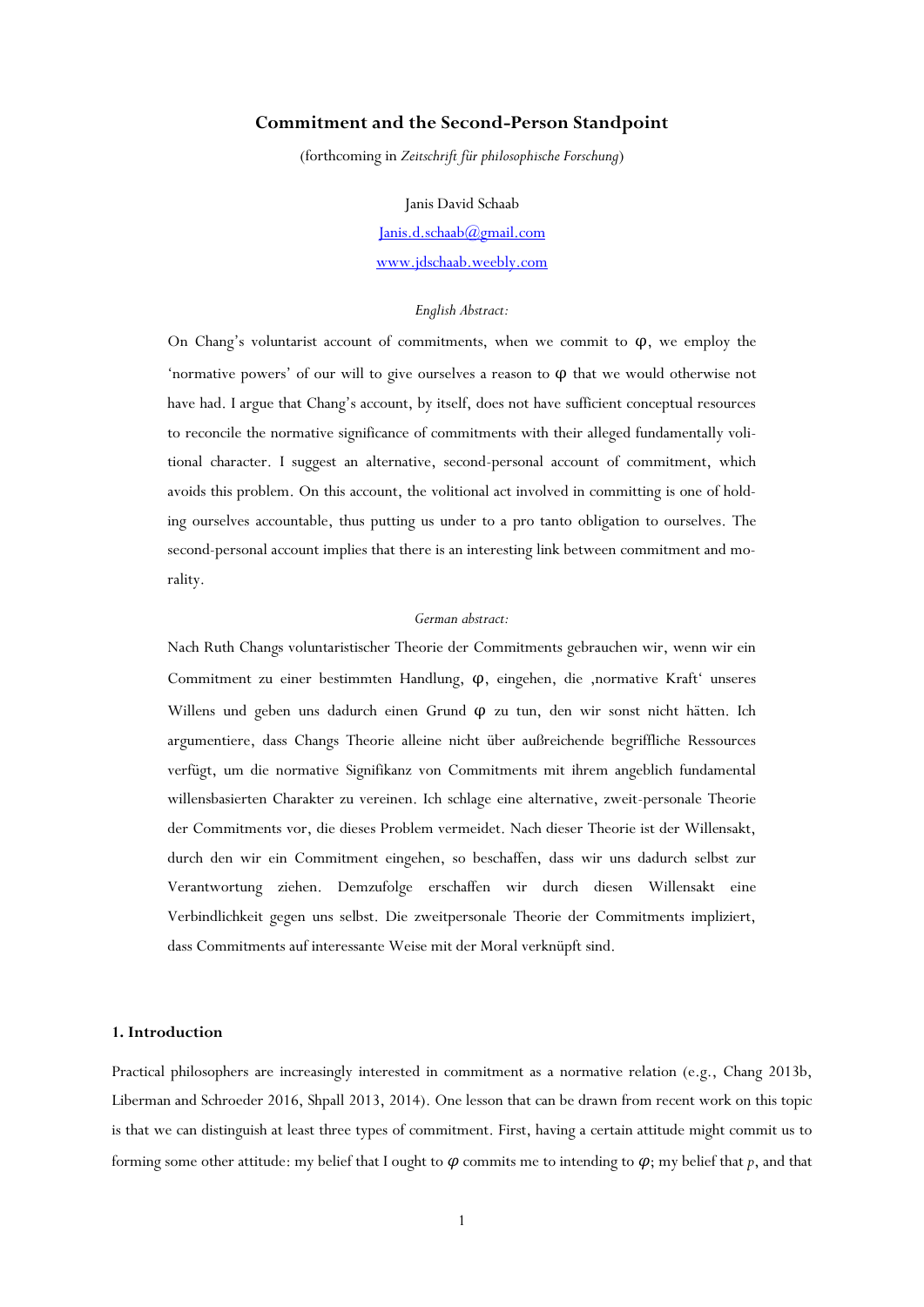*p* implies *q*, commits me to believing that *q*. We might refer to this type of commitment as "rational commitment" (Shpall 2013, 2014). Second, we might be committed to *φ* by virtue of having promised to someone that we would *φ*. This is a paradigmatic example of what we might call "moral commitment" (Chang 2013b: 76-79, Shpall 2014). Third, we might be committed to *φ* by being *dedicated* to *φ*. This type of commitment is implicated in utterances like 'I am committed to pursuing a career in philosophy'. I shall refer to this type of commitment as "internal commitment" (Chang 2013b: 76-79). Since this paper is concerned primarily with this latter type of commitment, I shall use 'commitment' to refer to internal commitment, except where I explicitly say otherwise.

Ruth Chang proposes a thoroughly voluntarist account of internal commitments, according to which they "essentially involve volitional activities" (2013b: 93, cf. 2009, 2013a, 2015). On this account, when we commit to *φ* (e.g., pursue a certain project, maintain a certain relationship), we perform an act of will by which we give ourselves a reason to *φ*. According to Chang, the normativity of this reason does not depend on any reasons that we might have had prior to our act of will, nor on any normative principle that might apply to us. Instead, it is due entirely to the "normative powers" of our will (Chang 2013b: 101). Accordingly, Chang labels the reasons that arise from our commitments "voluntarist reasons" (ibid.).

The notion that we can give ourselves normative reasons by a mere act of will might strike some as implausible. However, for the purposes of this paper, I assume that it has at least some initial plausibility. My question is how we should conceive of the volitional act involved in commitment, and its relation to other parts of the normative domain, if we are to make sense of this notion. In particular, I critically assess Chang's account of commitment and argue that it does not offer sufficient resources to make sense of the idea that reasons created by a mere act of will possess genuine normative force.

The problem is roughly that, if an agent's voluntarist reasons to *φ* are a function of her will, it is not clear how she can fail to act in accordance with those reasons. But, if an agent cannot fail to act in accordance with her voluntarist reasons, then it is questionable whether these reasons are normative. To avoid this problem, I suggest that we conceive of commitments as a relation of authority and accountability between ourselves and our own will. Accordingly, by making a commitment, we take up what Stephen Darwall calls "the second-person standpoint", i.e., the stance from which we make and acknowledge demands on one another's will (2006). Since the second-person standpoint, on Darwall's account, grounds our moral obligations, the account of commitment that I present in this paper suggests an interesting connection between commitment and morality.

I start by outlining Chang's account of commitment (Section 2) and Darwall's notion of the secondperson standpoint (Section 3). Subsequently, I propose—*pace* Chang—that commitment should be understood as a second-personal relation between ourselves and our own will (Section 4). Finally, I highlight two important implications that my argument has for our understanding of commitments and morality: first, commitments give rise to obligations to ourselves and, second, there are formal moral constraints on what we can successfully commit to (Section 5). I conclude that commitments are not located outside the scope of morality, as sources of normativity that compete with moral considerations, but instead fall squarely within the moral domain (Section 6).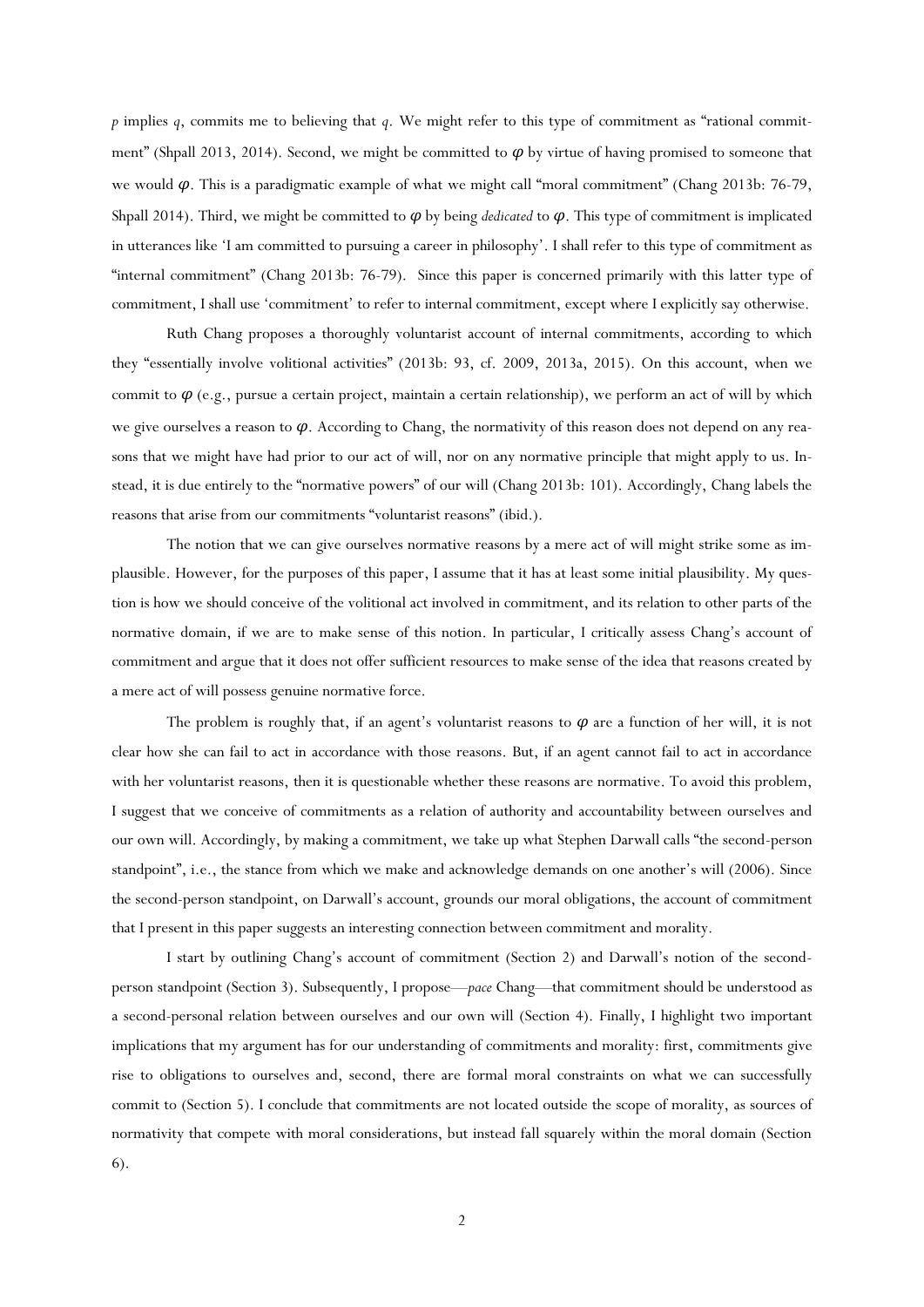### **2. Chang on Commitment**

1

According to Chang, when we make a commitment to  $\varphi$  we employ the normative powers of our will to give ourselves a reason to *φ* that we would otherwise not have had. It is crucial to understand that Chang does not suggest that our commitment triggers some independent normative principle according to which our act of committing to  $\varphi$  is a sufficient condition for our having a reason to  $\varphi$  (2013b: 97-103).<sup>1</sup> After all, while this suggestion would grant that our commitment plays some role in explaining the emergence of our reason to *φ*, the normativity of that reason would ultimately be underpinned by the normative principle that assigns this role to our commitment in the first place. In contrast, Chang believes that the volitional act involved in our commitment to *φ* itself is *that in virtue of which* there is a normative reason for us to *φ*.

This raises the question of what kind of volitional act is involved in commitment. According to Chang, it is not merely a matter of deciding to  $\varphi$ , or of responding to some reason-giving aspect of  $\varphi$ -ing, e.g., its value (2013b: 79-81). Indeed, the willing involved in committing to  $\varphi$  does not even take the act of  $\varphi$ -ing as its primary object. Instead, the volition involved in commitment is concerned, first and foremost, with our *reasons* to *φ*, and in particular with altering and supplementing these reasons. Specifically, when we commit to  $\varphi$ , we *will*, perhaps unconsciously, that some fact about *φ*-ing *be a reason* for us to *φ* (Chang 2013b: 93). For example, by committing to a career in philosophy I will some fact about such a career have a normative, reason-giving significance that it otherwise would not have.

It is important to note that this implies that the volition involved in commitment takes a *reflexive structure*: in committing to *φ*, I will that a reason to *φ* be created *by this very act of will*. In other words, I will, not only that a certain effect be achieved, but that it be achieved *through* my willing that it occur. Accordingly, Chang remarks that creating a voluntarist reason for yourself is a matter of "placing your will—your very agency—behind its being a reason" (2013b: 93). After all, if commitment is to be essentially volitional, it must consist in willing that one's own will be a source of reasons for oneself.

Note also that Chang explicitly distinguishes internal commitments from *moral* commitments (2013b: 76-79). She argues that moral commitments typically involve other persons and require their *uptake* if they are to exert any normative force.<sup>2</sup> For example, the commitment involved in promising requires another person who accepts the promise and relies upon its fulfillment. By contrast, internal commitments essentially only involve a single person, willing that something be a reason for her. Therefore, according to Chang, the normative force of

<sup>&</sup>lt;sup>1</sup> Chang is thus not using 'normative powers' in the (perhaps more familiar) sense of "normative powers conferred by rules" (McCormick 1972: 62).

<sup>2</sup> Of course, Chang does not say that all moral *requirements* involve uptake. She only says this of those moral requirements that are incurred by what we would ordinarily regard as a *commitment*.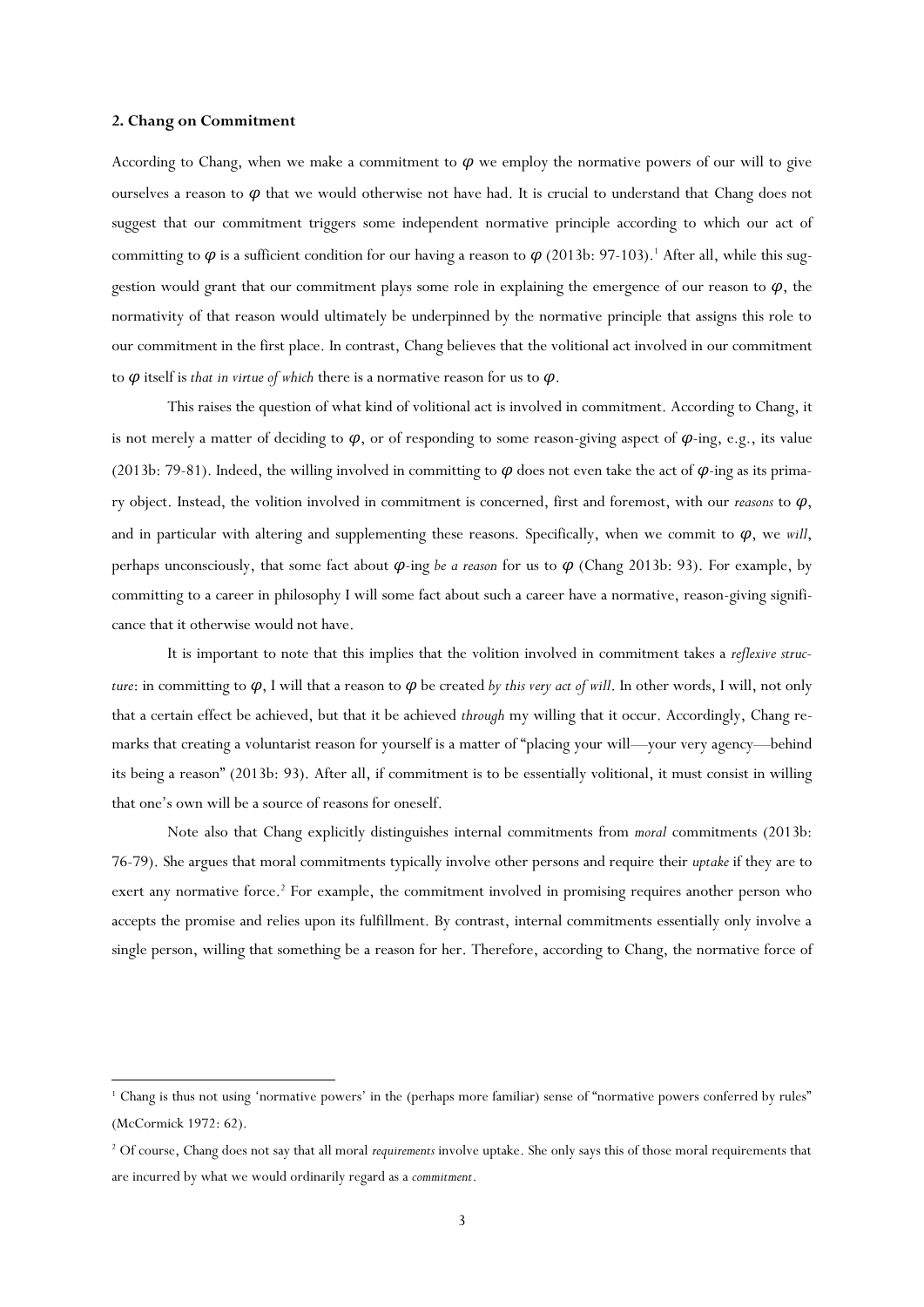internal commitments cannot be explained by our obligations to others.<sup>3</sup> I will discuss Chang's way of drawing the distinction between moral and internal commitments in Section 4.

Chang contends that her account vindicates "what is arguably Kant's deepest insight: that the will can be a source of normativity" (2013b: 104, cf. Kant 2011: 4:431). As opposed to Kant, however, Chang does not think that there is a close connection between the normative powers of our will and morality (2013b: 76-79). In particular, she does not think that there is a purely *formal* principle of willing that places constraints on the content of our voluntarist reasons (2013b: 108). Accordingly, she thinks that we could *in principle* give ourselves voluntarist reasons for almost anything, including immoral actions (2013a: 184, 2013b: 109).<sup>4</sup> However, this does not mean that we will ever have all-things-considered reason to act immorally. This is because, on Chang's view, voluntarist reasons exist, and influence what we should do, all things considered, only in a very limited range of cases.

To understand this, it is important to note that Chang does not think that *all* our reasons are voluntarist reasons; some of our reasons are simply "given" independently of what we will (2013b: 104; *pace* Korsgaard 1996). On this "hybrid voluntarist" account, we can create *voluntarist* reasons, and in this way influence what we have all-things-considered reason to do, only if our *given* reasons have "run out" (ibid.). And our given reasons have run out if and only if, in a decision between two options,  $\varphi$  and  $\psi$ , either (1)  $\varphi$  and  $\psi$  are in "equipoise" (i.e., the given reasons for  $\varphi$  do not outweigh the given reasons for  $\psi$ , the given reasons for  $\psi$  do not outweigh given reasons for *φ*, and neither are *ψ* and *φ* equally supported by given reasons) or (2) the given reasons favor one of the two options, but it is indeterminate how strongly they favor it (2013b: 103-110). Never will voluntarist reasons switch the "valence" of what we have all-things-considered reason to do (2013b: 105). That is, voluntarist reasons will never make it the case that we have all-things-considered reason to *φ* in a situation where the given reasons favor *ψ*-ing. On the assumption that our given reasons are valenced against acting immorally, then, voluntarist reasons cannot make it the case that we have all-things-considered reason to act immorally (Chang 2013a: 184).

The hybrid character of Chang's account is not my main concern in this paper, but let me point out two things that will be relevant to my discussion in Section 5. First, hybrid voluntarism is in line with our moral intuitions only if we think that positing the existence of voluntarist reasons for immoral actions does not impugn a

<sup>&</sup>lt;sup>3</sup> Note that internal commitment can nevertheless be a commitment *to* (one's relationship with) another person (Chang 2013b: 76). What distinguishes it from moral commitment, according to Chang, is that it does not require uptake by that person.

<sup>4</sup> I say 'almost anything' because Chang endorses "logical constraints" on commitment (2013b: note 39). Chang takes these constraints to bar against, for example, willing the fact that one is wearing red shoes to be a reason for donating a kidney to someone (ibid.). Yet, note that it is not clear how mere *logic* can impose such a constraint. It seems that, instead, Chang's suggestion covertly appeals to our intuitions about what the fact that one is wearing red shoes *is* a reason for, independently of our commitments. However, these intuitions should not be relevant to the question of what reasons we can create as a matter of will.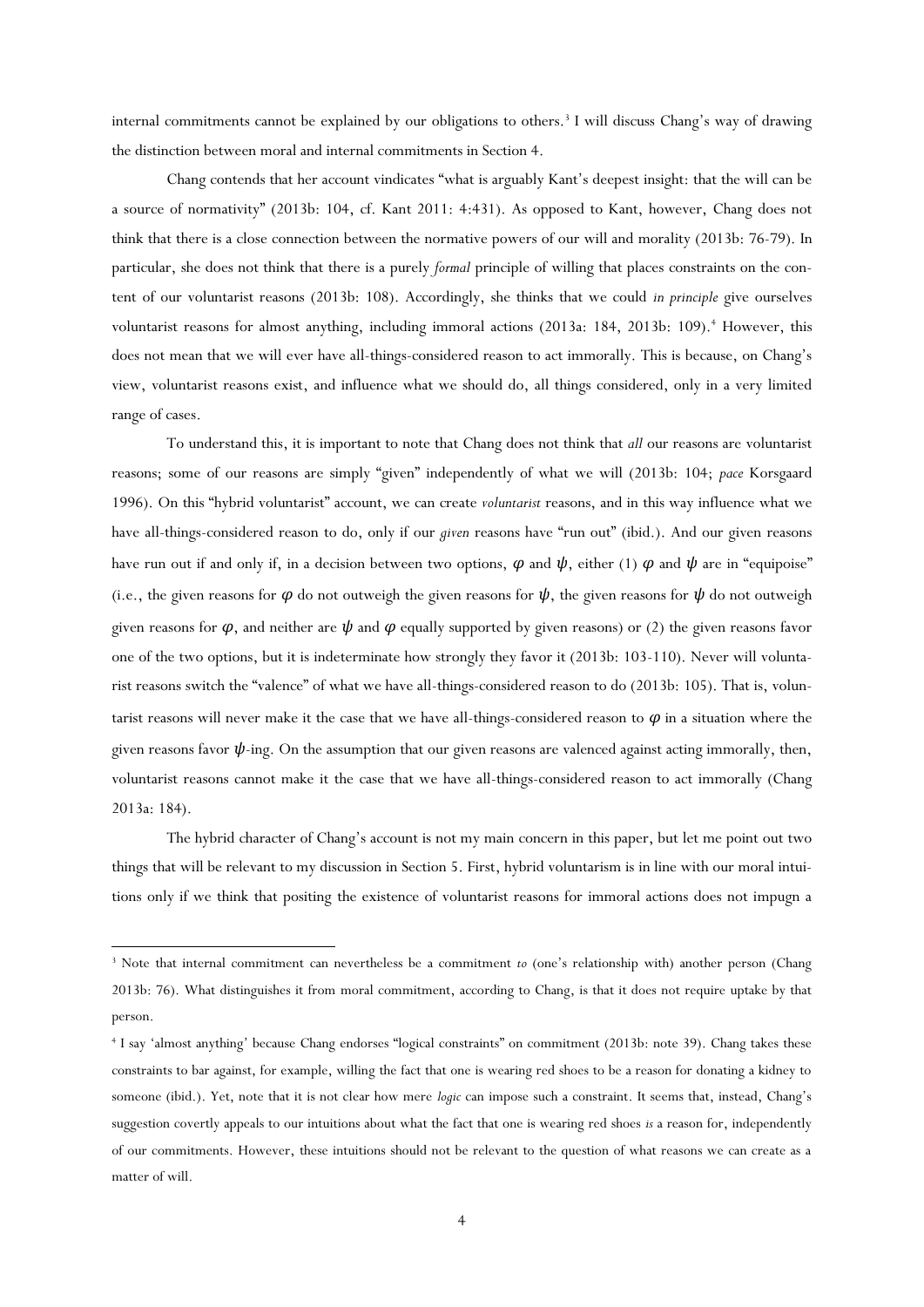meta-normative view provided that these reasons do not determine what we should do, all things considered. After all, according to Chang, whenever the strength with which our given reasons favor a morally permissible option over a morally impermissible one is indeterminate, we *can* give ourselves a voluntarist reason for the impermissible option, thus narrowing the normative gap between it and the permissible one. Chang anticipates that this might not be readily conceded and, consequently, contends that "there might, arguably, not be much difference in there being a reason that cannot change the valence and there being no reason at all" (2013a: 184). I return to this issue in Section 5.1.

Second, although voluntarist reasons for morally *impermissible* actions cannot change the valence, on Chang's account, morally dubious voluntarist reasons for *permissible* actions still might. Let me explain. As an example of an agent whose given reasons have 'run out', Chang introduces the case of Jane, who faces a hard choice between a career in banking and one in painting (2013a: 171). Suppose Jane wills the fact that, as a banker, she will be able to disappoint the hopes of poor people applying for loans to be a reason for her to become a banker. Since, by hypothesis, Jane's given reasons have run out, this reason will tip the scales in favor of the banking career. Yet, one might think that, although becoming a banker *per se* is not immoral, Jane would now be doing so for a morally dubious reason. I return to this train of thought in Section 5.2.

#### **3. The Second-Person Standpoint**

Setting aside Chang's view of commitments until Section 4, let me now introduce Darwall's second-personal framework. According to Darwall, the second-person standpoint, i.e., "the perspective you and I take up when we make and acknowledge claims on one another's conduct and will", is the locus of a distinct class of practical reasons (2006: 3). He illustrates this by way of an example (2006: 5-10).

Suppose Arnold is standing on Bella's foot. Now, Arnold could acknowledge two types of reasons for removing his foot from on top of Bella's. On the one hand, Arnold could recognize that by standing on Bella's foot, Arnold is making Bella worse-off than she otherwise would be. In conjunction with the premise that wellbeing positively contributes to the state of the world in which it is realized, Arnold could thus conclude that he should remove his foot. Since the reason that Arnold would thereby recognize draws its normativity from features of states of the world, Darwall classifies it as a "state-of-the-world-regarding reason" (2006: 6). On the other hand, Arnold could recognize the fact that Bella can legitimately *demand* that Arnold remove his foot as a reason for action. This reason is not based on features of states of the world but on Bella 's legitimate *authority* to hold Arnold accountable for his conduct. Accordingly, Darwall classifies this reason as "authority-regarding" (2006: 247).

Darwall labels authority-regarding reasons "second-personal" because their "validity depends on presupposed authority and accountability relations between persons and, therefore, on the possibility of the reason's being addressed person-to-person" (2006: 8, italics deleted). He argues that second-personal reasons are implicated in the concept of moral *obligation* (2006: esp. chapter 5). He observes that "[w]hen we are morally obligated, we are not morally free to act otherwise; members of the moral community have the authority to hold us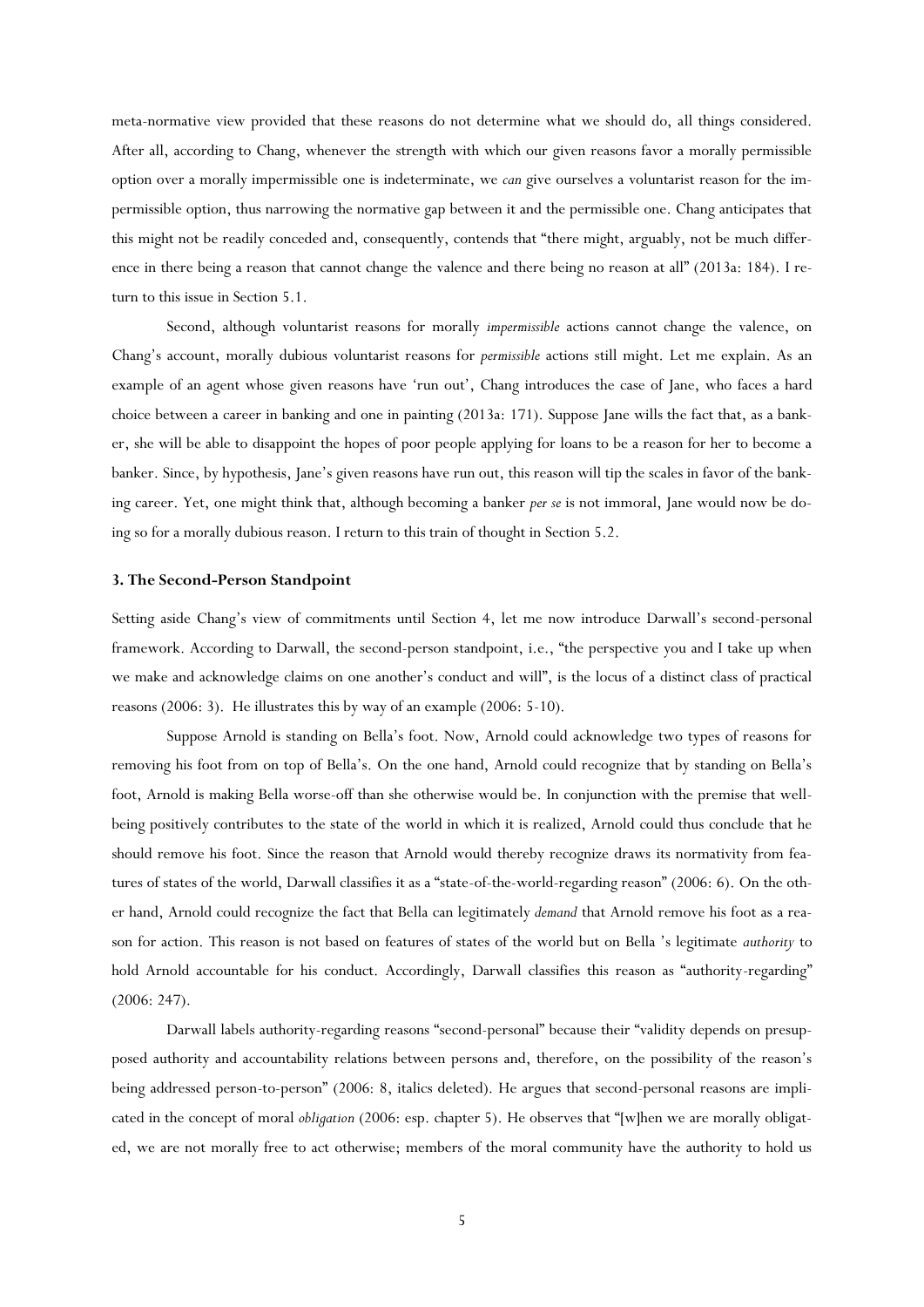responsible if we do" (2006: 27). It follows that an agent is obligated to  $\varphi$  if and only if she has a second-personal reason to *φ*.

Darwall holds that this has implications, not only for the form, but also for the content of our moral obligations (2006: 35-38). The reason is that, according to Darwall, "second-personal address", the attempt to give someone second-personal reasons by making demands on him, has certain "normative felicity conditions" (2006: 5). In particular, Bella's attempt to give Arnold a second-personal reason presupposes, on pain of unintelligibility, that Arnold can be held accountable for acting on this reason. And this implies that Arnold must be capable of holding *himself* accountable for acting in the required way.

To see this, consider that holding someone accountable is different from merely "goading" him in that it does not only aim to make them act in a certain way; it aims to make them act on their free and rational acknowledgment that the demand made of them is legitimate (Darwall 2006: 49-52). Now, since a second-personal reason is authority-regarding, it follows that Bella's demand implicitly aims at Arnold's withdrawing his foot out of respect for Bella's authority alone. But this requires that Arnold be able to *internalise* Bella's demand and address himself second-personally. Therefore, Bella's attempt to hold Arnold accountable implicitly presupposes that Bella is in turn accountable to Arnold*.* In particular, Arnold has the authority to demand of Bella that her demands on Arnold be *justifiable* to him.

But this means that even *prior* to any particular attempt to hold Arnold accountable, Bella must implicitly regard Arnold as a person with the standing to demand that Bella relate to him in a certain way—in a justifying, rather than in a goading manner (2006: 272). Thus, as participants in the practice of second-personal address who recognize ourselves and each other as such, we implicitly regard ourselves and one another as equal members of a moral community who are mutually accountable for respecting the second-personal standing of *all* persons (2006: 269-276).

In particular, we implicitly acknowledge that we are obligated to act in ways we can justify to one another from within the second-standpoint. Darwall suggests that, in this way, the necessary presuppositions of second-personal address vindicate a contractualist account of morality, according to which "an act is wrong if the act would be disallowed by a principle no one could reasonably reject our holding one another accountable for complying with" (2006: 301, cf. Hill 1989, Kumar 2003, Scanlon 1998: chapter 5). According to Darwall, an attempt to address someone second-personally that violates this basic contractualist requirement is *invalid*. More specifically, since such an attempt fails to meet the normative felicity conditions of second-personal address, it is not intelligible as such an address and "misfires" (2006: 44). That is, such an attempt will fail to give the addressee the second-personal reason it is intended to give her.

## **4. A Second-Personal Account of Commitment**

With both Chang's account of commitment and Darwall's notion of the second-person standpoint in view, let me now turn to the main argument of this essay. I contend that Chang's account, by itself, does not have the conceptual resources to make sense of the notion that commitments are fundamentally volitional and nevertheless give rise to genuinely normative reasons. In order to remedy this problem, I propose a second-personal account of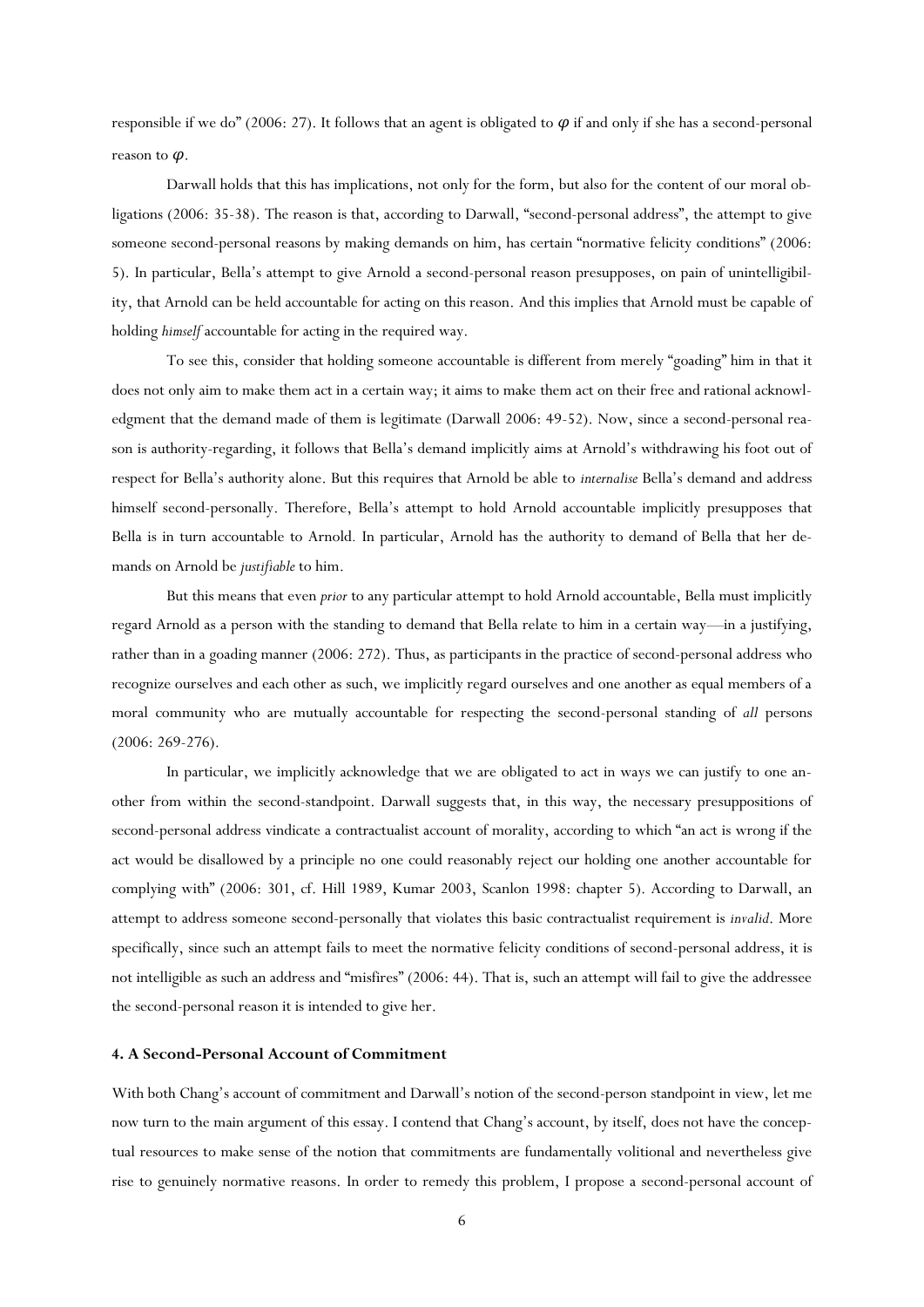commitments, according to which commitment constitutes a relation of authority and accountability between ourselves and our own will.

Let us begin by having a closer look at the structure of second-personal address. I said that the secondpersonal reason that Arnold might recognise is *authority-regarding* in the sense that its normativity depends on Bella's authority to demand that Arnold remove his foot. Now, this means that, if Bella's authority to make this demand was in turn dependent on something else, e.g., facts about the state of the world that Arnold would bring about by removing his foot, then the reason that Arnold recognizes by recognizing Bella's authority would not be *second-personal*. After all, Bella's authority would not itself *ground* any of Arnold's reasons to remove his foot. Her authority would be entirely epistemic in nature; for it would merely enable her to *point* Arnold towards reasons that he independently has (Darwall 2006: 12-13).

From these considerations, Darwall concludes that the authority invoked by a second-personal reason is *irreducibly* second-personal (2006: 11-15).<sup>5</sup> This authority is not exhausted by the standing to demand compliance with certain independently justified standards of conduct. Rather, when Bella demands that Arnold remove his foot, "she addresses a reason that would not exist *but for* her authority to address it" (2006: 13, italics added). Hence, second-personal authority is, most fundamentally, the "authority to demand respect *for this very authority*" (2006: 14, italics added). But this means that second-personal address, *qua* second-personal address, embodies the same reflexive structure which, as we saw in Section 2, is also characteristic of the volition involved in commitment. As commitment is a matter of willing that there be a reason which derives its normativity from this very act of will, so second-personal address is a matter of addressing a reason which derives its normativity from this very address.

We can see, then, that the volition involved in commitment embodies the structure which is definitive of second-personal reasoning. Now, one might respond that, by virtue of embodying this reflexive structure, the volition involved in commitment may well be 'authority-regarding', but not in the same sense as second-personal address. More specifically, one might hold that commitment is authority-regarding in the sense that it invokes the agent's *authority* to create reasons that derive their normativity from this very authority, but not in the sense that it involves a second party that is thereby being held *accountable*. Indeed, this seems to be Chang's view. After all, as we saw in Section 2, Chang argues that the commitments she is concerned with do not require uptake by another party. What is more, Chang thinks that, since we can create commitment-based reasons as a matter of will, terminating such reasons, through "uncommitment", is also a matter of will (2013b: 94).

However, this is where the limitations of Chang's account come to the fore: if voluntarist reasons are to be genuinely *normative*, then there must be such a thing as a failure appropriately to respond to these reasons.

<sup>5</sup> Matthias Haase objects that Darwall's notion of second-personal address is not irreducibly second-personal because Arnold's authority over himself is conceptually prior to Bella's authority over him (2014: 145-146). Unfortunately, I cannot discuss this objection here.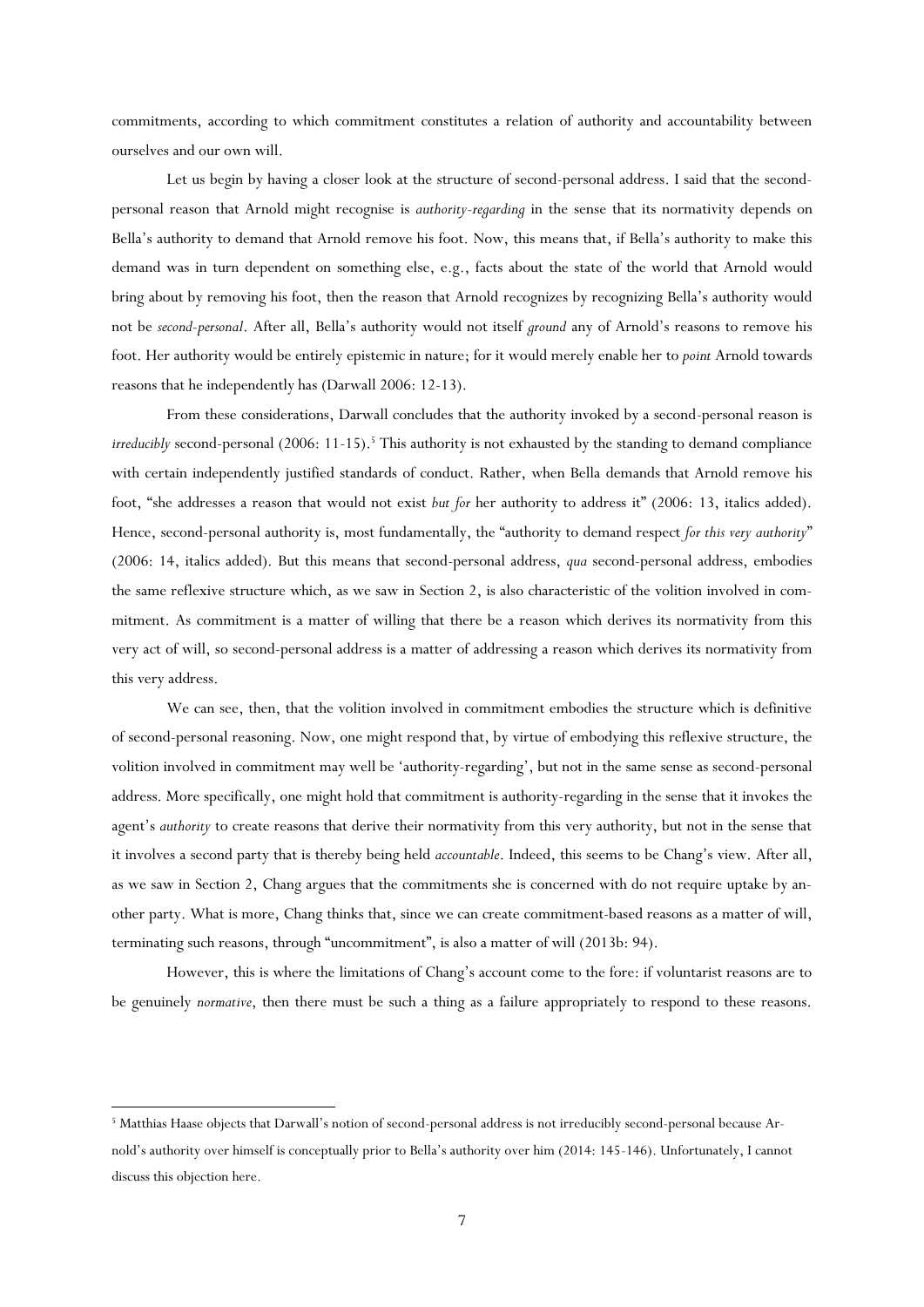That is, it must be possible for an agent to be at fault for failing to  $\varphi$  simply because she committed to  $\varphi$ .<sup>6</sup> In other words, it must be possible to act *against* an existing commitment; and it is not clear that Chang's account allows for this possibility.

Now, Chang suggests that our commitments often have "downstream effects" (2013b: 95). That is, we often incur new 'given' reasons to  $\varphi$  through actions that we perform as a result of having committed to  $\varphi$  (e.g., because these actions give rise to new expectations on the part of others). One might argue that these downstream effects account for the possibility of being at fault for failing to do what one has committed to do. However, while this shows that we can be at fault for failing to  $\varphi$ , it does not show that we can be at fault for failing to *φ simply because* we have committed to *φ*, and thus independently of our given reasons to *φ*. Accordingly, it seems that Chang's account, by itself, does not have the resources to explain why a commitment to *φ*, construed as a mere act of will, should give rise to a normative a reason to *φ*.

A natural and promising way to remedy this problem is to maintain that by the authority-regarding volition involved in making a commitment we actually *bind* ourselves. On this account, if by committing to *φ* we are indeed to create a normative reason to  $\varphi$ , the act of will by which we invoke our authority to create such a reason must simultaneously be an act of holding ourselves *accountable* for recognizing this reason. Otherwise commitment will not amount to more than some kind of psychological force, and the authority involved in creating a commitment will be *de facto* rather than *de jure*. 7

Put another way, if commitment did not involve holding ourselves accountable, it would be a matter of asserting the superiority of *φ*-ing in such a way as to render it *difficult*, psychologically speaking, to choose not to *φ*. But it would not be a matter of erecting a *normative* barrier against doing so. After all, by choosing not to *φ*

<sup>6</sup> I do not claim that, for a standard to be normative, it must be psychologically or physically possible to violate it. But we must at least be able to *conceive* of something that would count as falling short of that standard. Borrowing a distinction from Douglas Lavin, I am here appealing to the "logical interpretation of the error constraint", as opposed to its "imperatival interpretation" (2004: 426-427).

<sup>7</sup> One might argue that such *de facto*, psychological authority could still put us under normative pressure to *φ* by triggering a rational requirement demanding consistency among our attitudes. However, this proposal cannot save Chang's account. First, on this proposal, the normativity of our commitments does not derive from the normative powers of our *will* but from an independently valid, general principle of rationality. Second, on the assumption that commitment is not based on *de jure*, normative authority, it is unclear why rationality should require that we act on them. Perhaps commitment involves the *belief* that we ought to *φ*, triggering the requirement against akrasia: if you believe that you ought to *φ*, you ought to intend to *φ*. However, this requirement does not give us a *reason* to *φ* that could serve as a basis for rational choice when given reasons have 'run out'. After all, on the present proposal, the belief that we ought to *φ*, based on the commitment, is itself irrational; for, by hypothesis, commitment only involves *de facto* authority. Hence, if the requirement against akrasia gave us reason to *φ*, we would (irrationally) be 'bootstrapping' a reason into existence (Kolodny 2005). Therefore, the requirement is either not normative at all (see, e.g., Kolodny 2005), or it has "wide scope", in which case it merely requires that we *either* intend to  $\varphi$  *or* drop the belief that we ought to  $\varphi$  (see, e.g., Broome 1999).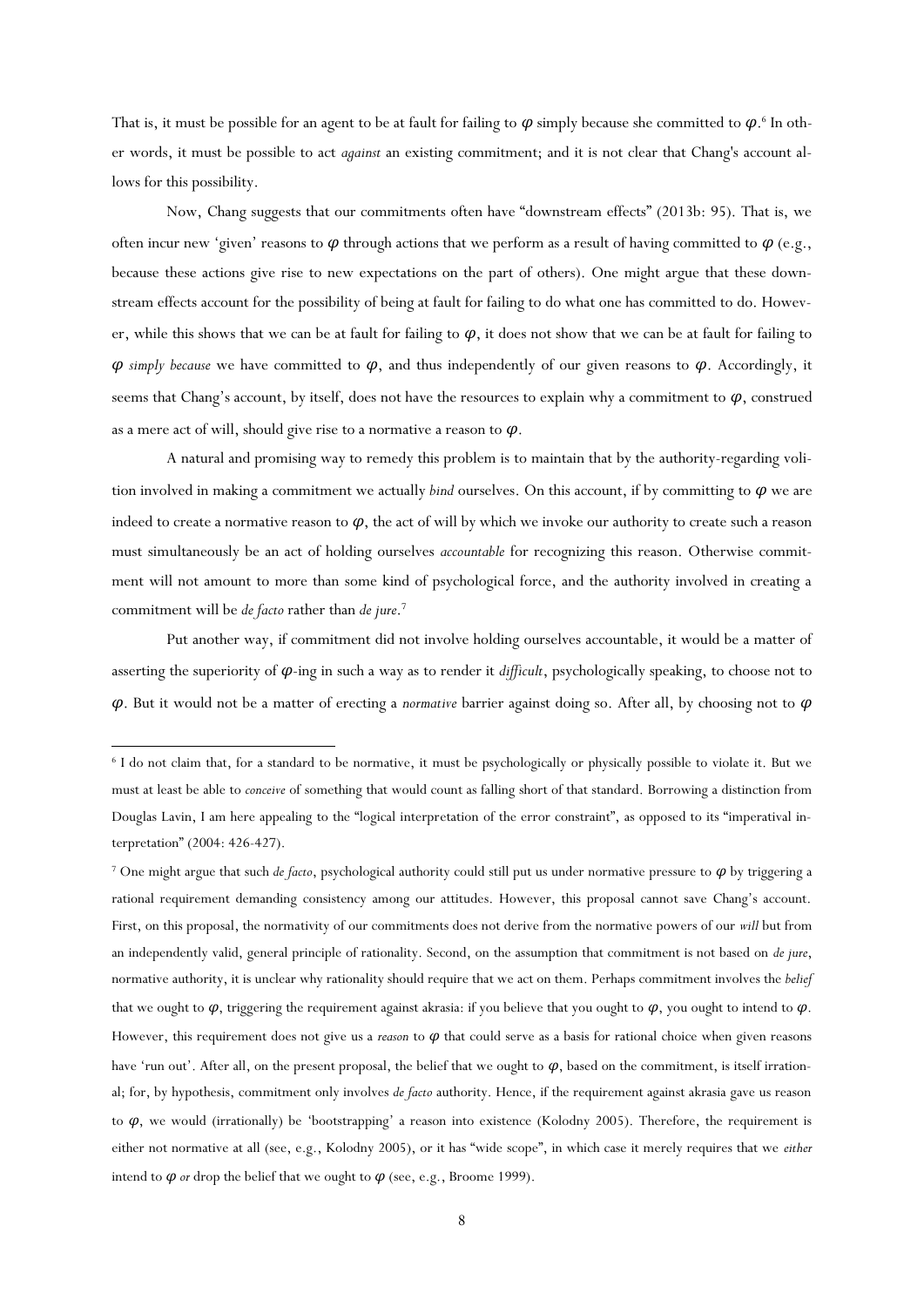we would 'uncommit' from  $\varphi$ . Thus, we could not be at fault for failing to  $\varphi$  simply by virtue of our commitment to *φ*. Therefore, if our will's authority to commit is to have the normative significance that Chang ascribes to it, it must be an authority *over* some person, i.e., it must make a difference to someone's normative situation. And in the case of commitments, this person can only be ourselves.

In other words, the volition involved in commitment is not only authority-regarding but also an instance of addressing ourselves second-personally.<sup>8</sup> This means that there is a difference between *uncommitting* from *φ*, thus undoing one's voluntarist reason to *φ*, and simply *failing* to *φ*. This opens up conceptual space for the possibility of acting *against* an existing commitment to *φ*. After all, it makes a difference whether one is released from a relation of authority and accountability or simply neglects it. To use our example from Section 3, it matters if Arnold simply ignores Bella's legitimate demand that Arnold remove his foot or if Bella waives that demand. And, indeed, it seems plausible that the same is true of commitments. For example, there seems to be a difference between ceasing to pursue a career in philosophy despite my commitment and changing my commitments (perhaps in favor of some other career) altogether.

My account implies that, at the conceptual level, commitment does not involve a single, unified person. Rather, when we make a commitment we 'step outside of ourselves' to make a demand of ourselves. But this should not move us to reject the second-personal account of commitment. On the contrary, it is congenial to our ordinary understanding of commitments. First, as Chang acknowledges, there is not necessarily a one-to-one correspondence between our commitments and our decisions (2013b: 69). After all, we can make a commitment to *φ* without ever consciously and deliberately deciding to do so, and we can decide to *φ* without thereby making any commitment in the sense of giving ourselves a voluntarist reason.<sup>9</sup> Although this does not, by itself, imply

 $\overline{a}$ 

One might wonder why I am not simply adopting Korsgaard's account of normativity. Korsgaard argues that all reasons are self-legislated and second-personal in the sense that they involve a "thinking self" exerting governing authority over an "acting self" (1996: *§3.3.3*, cf. 2007: 10). From this, via a transcendental argument, she purports to show that all reasons derive their normativity from Kantian autonomy and are therefore sanctioned by the Categorical Imperative test (1996: *§3.4.7*). Unfortunately, I cannot provide a detailed discussion here. In a nutshell, the problem with Korsgaard's account is that she ignores the irreducibly second-personal character of notions like obligation, legitimate authority, and accountability, which places them in a mode of practical reasoning that is fundamentally distinct from the merely first-personal mode of reasoning in which we *must* engage, insofar as we recognize any reasons whatsoever (Darwall 2006: chapter 9, 2007: 55). Accordingly, the second-personal (and moral) character of voluntarist reasons is not a matter of course; instead, it needs to be supported by an argument linking these reasons to irreducibly second-personal notions. My aim in this section is to provide such an argument. I am grateful to an anonymous reviewer asking me to clarify this.

<sup>9</sup> One might argue that Chang could invoke the distinction between committing and deciding in order to make room for the possibility of acting against one's commitments. However, while it is plausible that one can will that there be reason to *φ* without deciding to *φ* and *vice versa*, it is not obvious that one can decide *not* to *φ* without thereby *ceasing* to will that there

<sup>8</sup> My reasoning in the last two paragraphs resembles an argument by Christine Korsgaard (1996: *§4.2.2-4.2.4*). However, whereas Korsgaard takes this argument to establish that reasons are inherently public, I employ it to suggest that genuinely normative authority-regarding reasons are second-personal reasons.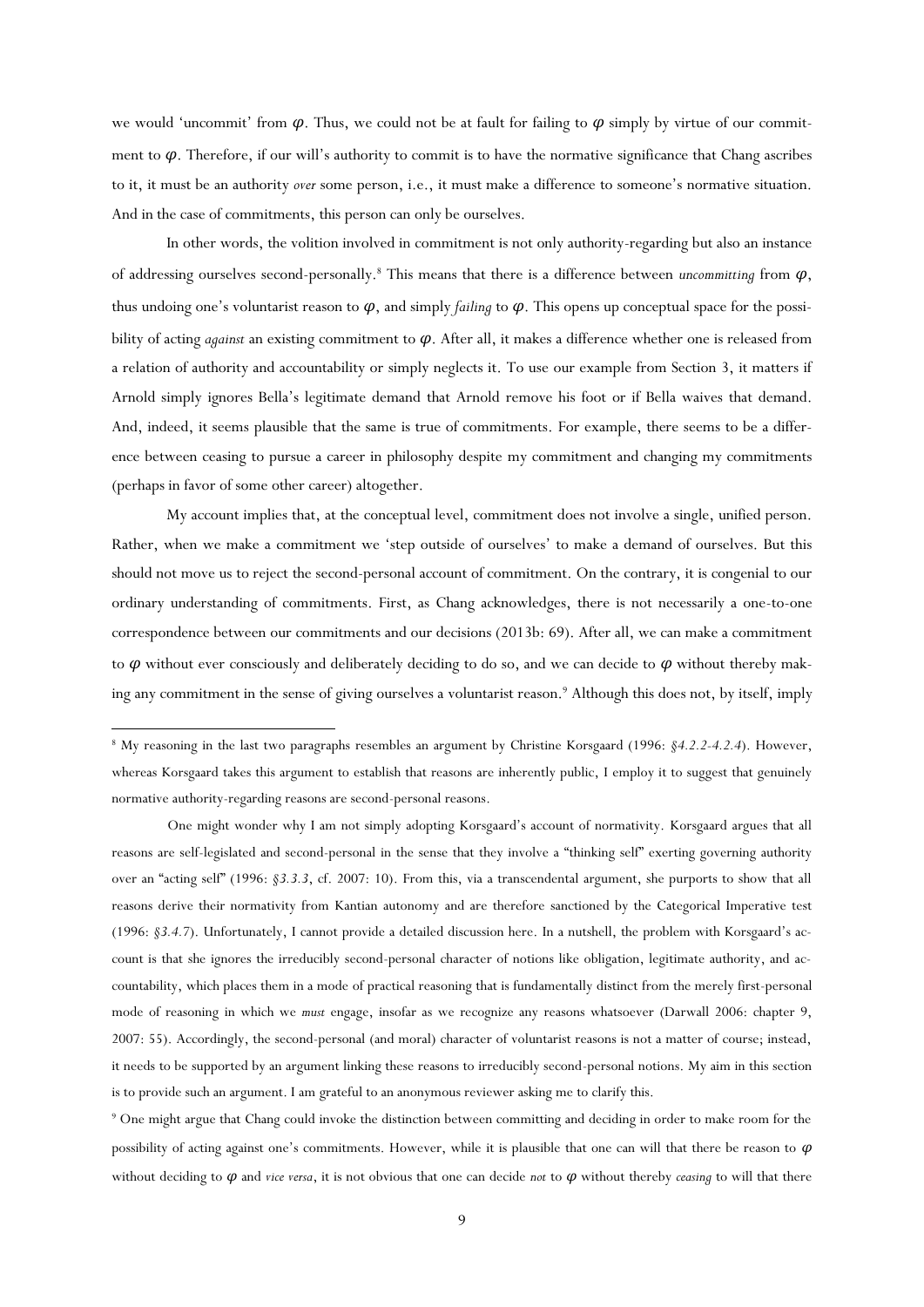that commitment is second-personal, it suggests that there is a sense in which the committing agent and the deciding agent are not identical. Second, failure to fulfill one's commitments usually elicits 'reactive attitudes' of self-reproach, such as guilt and blame. By forming these attitudes, we implicitly hold ourselves accountable, taking up both the role of the person holding accountable and that of the person being held accountable (Darwall 2006: chapter 4, cf. Strawson 2003).

My proposal furthermore implies that Chang is wrong when she suggests that the difference between moral commitments and internal commitments is that the latter type of commitment does not involve uptake (see Section 2). After all, what I just argued suggests that, while internal commitments do not involve uptake by *another* person, they do require uptake by *oneself*. In particular, I argued that commitments cannot have the normative significance that Chang ascribes to them unless they involve the kind of authority by which one party holds another accountable. But if we are to hold ourselves to our commitments, we must *accept* them as binding in a way that resembles a promisee's acceptance of a promise.

In fact, I do not think that we have good reason to accept Chang's way of drawing the distinction between internal and moral commitments in the first place. To see this, note first that Chang acknowledges, if only in passing, that some moral commitments do not involve uptake by a *separate* person, but by oneself (2013b: 76).<sup>10</sup> Having made this concession, Chang then goes on to argue that internal commitments are not moral commitments (2013b: 76-79). However, her arguments for this claim do not even consider the possibility that internal commitments involve uptake by oneself. Instead, she merely points out differences between internal commitments and those moral commitments that involve uptake by *another* person. First, Chang argues that the commitments under discussion are "very much an *internal* affair" and therefore "not moral in the sense of essentially being relied upon by others" (2013b: 77). But this is beside the point since, as Chang has already acknowledged, moral commitments, too, can be entirely internal and independent of others' reliance upon their fulfillment (2013b: 76). Second, Chang argues that, when we make a moral commitment (e.g., a promise) to someone else, then additionally making a corresponding internal commitment adds further "significance" to the former (2013b: 77-78, cf. Shpall 2014: note 2). The idea seems to be that, if the internal commitment were a moral

be reason to *φ*. By contrast, the second-personal framework renders it possible to decide not to *φ* without thereby ceasing to hold oneself *accountable* for *φ*-ing. Note that even if ceasing to will that there be reason to *φ* is a distinct act of will which is not included in deciding not to *φ*, it is not clear how Chang's account can *accommodate* that. After all, if by committing to *φ* we do not hold ourselves accountable, then why would 'uncommitting' from *φ* be distinct from deciding not to *φ*? Chang does not offer conceptual resources to drive a wedge between these two notions.

**.** 

<sup>10</sup> Interestingly, Chang even seems to follow Connie Rosati's argument that self-promises require uptake by oneself—and are second-personal—because there is a difference between breaking a self-promise and releasing oneself from it (Chang 2013b: note 5, Rosati 2011: 142-144). One might wonder in how far my argument differs from Rosati's, given that my characterization of commitments is very similar to her characterization of self-promises. Indeed, I take our respective analyses to be mutually supportive. Yet, my argumentative strategy differs importantly from Rosati's: while she bases her case on the intuitive notion that there is a difference between breaking a self-promise and releasing oneself from it, my argument invokes the reflexive structure of authority-regarding reasoning and its link to accountability to *explain* this intuitive notion.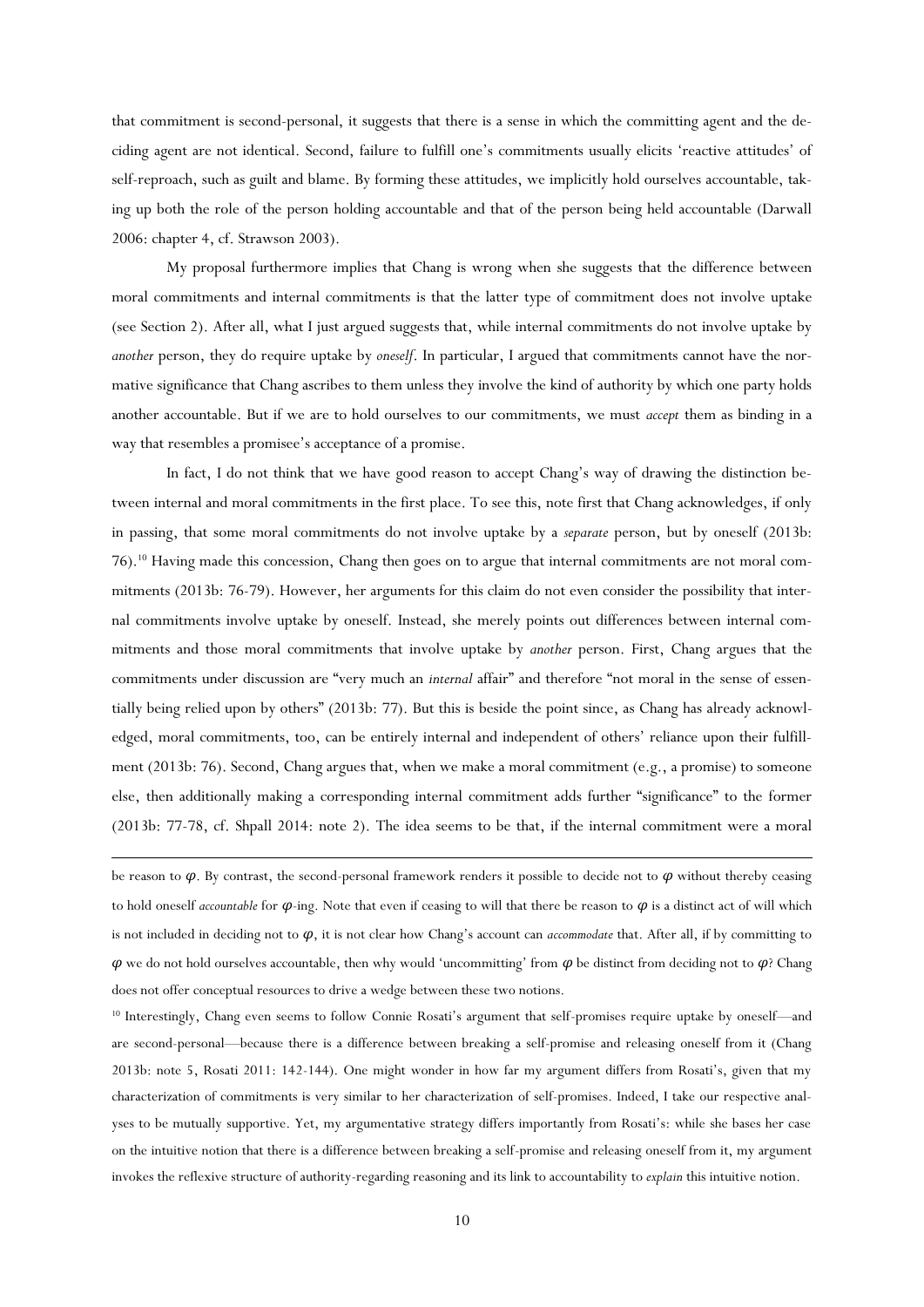commitment, it would not constitute an *additional* act of commitment that contributes further significance. However, unless one neglects the possibility of uptake by oneself, it is difficult to see why there should not be two commitments involving uptake, one interpersonal and one intrapersonal. Chang's arguments thus do not give us reason to doubt that internal commitments involve uptake by oneself.

This is not to deny that there are important differences between commitments that involve uptake by *another* person and internal commitments. However, although I cannot argue this at length here, I think that these differences are artifacts of the different ways in which these commitments *come about*—and in particular the epistemic asymmetries between the two parties in the interpersonal case—rather than being due to the one kind requiring uptake while the other does not. 11

## **5. Implications**

**.** 

I argued that commitments are instances of second-personal address, and thus voluntarist reasons are secondpersonal reasons. I now want to highlight two important implications that this argument has for our understanding of commitments and their relation to morality.

# *5.1 Commitments as Obligations (to Oneself)*

As I noted in Section 3, second-personal reasons are the type of reasons that are implicated in the concept of *obligation*. To say that an agent is obligated to  $\varphi$  is to say that she can legitimately be held accountable for failure to *φ*—and thus that she has a second-personal reason to *φ*. We might say, then, that a second-personal reason, insofar as it rests on a relation of legitimate authority and accountability, constitutes a *pro tanto* obligation. It follows that, if voluntarist reasons are second-personal reasons, then commitments give rise to *pro tanto* obligations.

Indeed, that commitments give rise to obligations, rather than merely the type of reasons that *recommend* some course of action, finds independent support in our ordinary understanding of commitments. Alida Liberman and Mark Schroeder identify three key features that distinguish obligations from what we might call 'recommending reasons', and argue that commitments share these features (2016: 107-108, 117-118).<sup>12</sup> First, following Sam Shpall, they point out that obligations are "strict" (Liberman and Schroeder 2016: 107, Shpall 2013: 733, 2014: 158-160). More specifically, obligations present themselves as "demands" rather than "suggestions" and we are criticizable for failures to comply with them in a way in which we are not for failures to act on a recommending reason.Indeed, even if we are justified or excused in not fulfilling a certain (*pro tanto*) obligation, the

<sup>11</sup> Shpall makes a parallel argument to the effect that rational commitment is not, fundamentally, a different kind of relation than moral commitment (2014: 161-171). This raises the question of how rational commitment relates to internal commitment (see next note). I argued that internal and moral commitment share the same (second-personal) structure. If Shpall is right and moral and rational commitment are fundamentally the same kind of relation, does my account extend to rational commitment also? Unfortunately, I cannot answer this question within this essay.

<sup>&</sup>lt;sup>12</sup> Strictly speaking, Liberman and Schroeder restrict their discussion to rational commitment (2013, 2014). However, their arguments seem to apply to internal commitments as well. This makes the question of how these commitments relate to rational commitments more pressing (see previous note).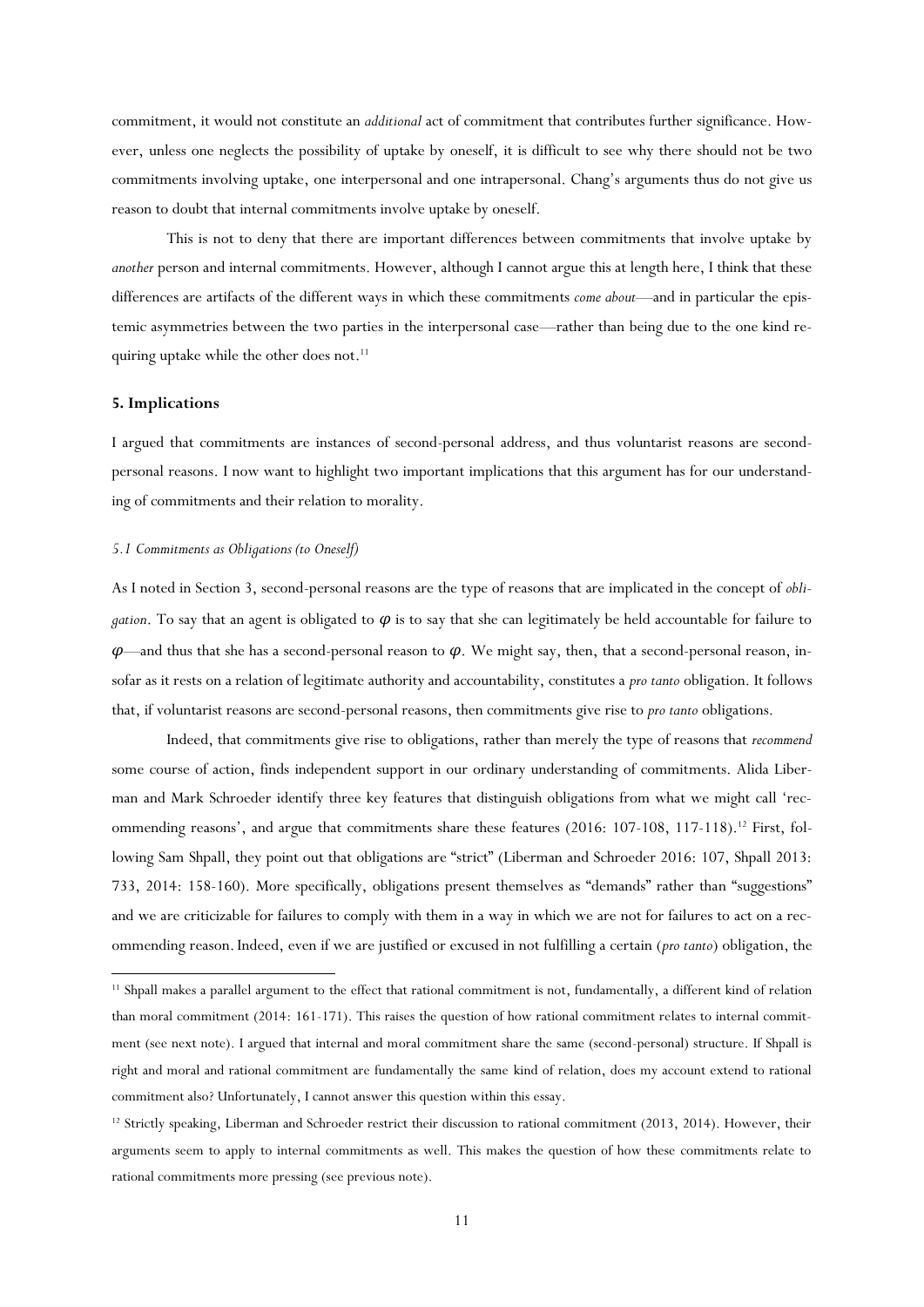grounds for criticism need not vanish completely (ibid.). According to Darwall, this feature of obligations is due to their second-personal nature: if I am obligated to *φ*, I can legitimately be held accountable for failing to *φ* (see Section 3). Since this relation of accountability does not wither away when my obligation to *φ* is outweighed by other considerations, I might still be obligated to account for my action—e.g., by explaining or apologizing for what I did (Darwall 2006: 11-12).

As Liberman and Schroeder correctly observe, commitments share this feature of obligations. After all, as long as I am committed to pursue a career in philosophy, my failure to pursue such a career will at least in principle be subject to legitimate criticism—as I pointed out in Section 4, I might form reactive attitudes of selfreproach—even if my commitment is outweighed by other considerations. As Shpall pointedly remarks, if the same were true of recommending reasons, "then pretty much every act we performed, and every new attitude we formed, would be an occasion for such negative emotions" since, arguably, we constantly have recommending reasons for mutually exclusive courses of actions (2014: 160).

Second, Liberman and Schroeder observe that obligations have a different ontology than recommending reasons (2016: 107-108). In particular, recommending reasons essentially figure in a triadic relation: some fact, *F*, is a reason to perform an act,  $\varphi$ , for an agent, *A*. Obligations, by contrast, essentially figure in a dyadic relation: *A* is obligated to  $\varphi$ . Thus, while it makes sense to ask *A* what *fact* her recommending reason to  $\varphi$  consists in, it would be nonsensical to ask the same of her obligation. Of course, we can ask how an obligation arose, and what justifies it. But this is different from the question what the obligation *is*. Again, the same is true of commitments. My commitment is *to* pursue a philosophy career, but it seems strange to ask what fact this commitment consists in.

Third, obligations, unlike recommending reasons, can be *directed* or *bipolar* (Liberman and Schroeder 2016: 108). That is, *A*'s obligation to *φ* can be *owed* to an individual or group, such that *A*'s failure to *φ* (lacking excuse or justification) *wrongs* this individual or group. Clearly, recommending reasons do not possess this feature. Commitments, on the other hand, seem to be the kind of thing that can be directed. This is clearest in the case of moral commitments: if *A* promises *B* to  $\varphi$ , her commitment is *to B*. Whether internal commitments can be directed as well is less obvious. In this paper, I cannot do justice to the vastness and complexity of the philosophical debate concerning the conditions under which an obligation is directed.<sup>13</sup> But I would argue that, since moral commitments can be directed, there is no obvious reason to think that internal commitments cannot. After all, like moral commitments, internal commitments (a) are generated through uptake by a particular person, (b) are grounded in the relation of authority and accountability that is thereby established between the committing agent and the uptaking person, (c) often correspond to the uptaking person's discretional authority to *release* the committed agent, and (d) tend to elicit second-personal reactive attitudes, such as blame, if not fulfilled. Therefore, I suggest, we *owe* fulfillment of our internal commitments to ourselves.<sup>14</sup>

<sup>&</sup>lt;sup>13</sup> For an overview of the debate, see May (2015).

<sup>14</sup> Following Kant and Hohfeld, it is commonly held that a duty is owed to someone if and only if that person has a (claim-) right to the duty's fulfillment (Hohfeld 1917, Kant 1996: 6:221-229). Since this view is typically conjoined with the notion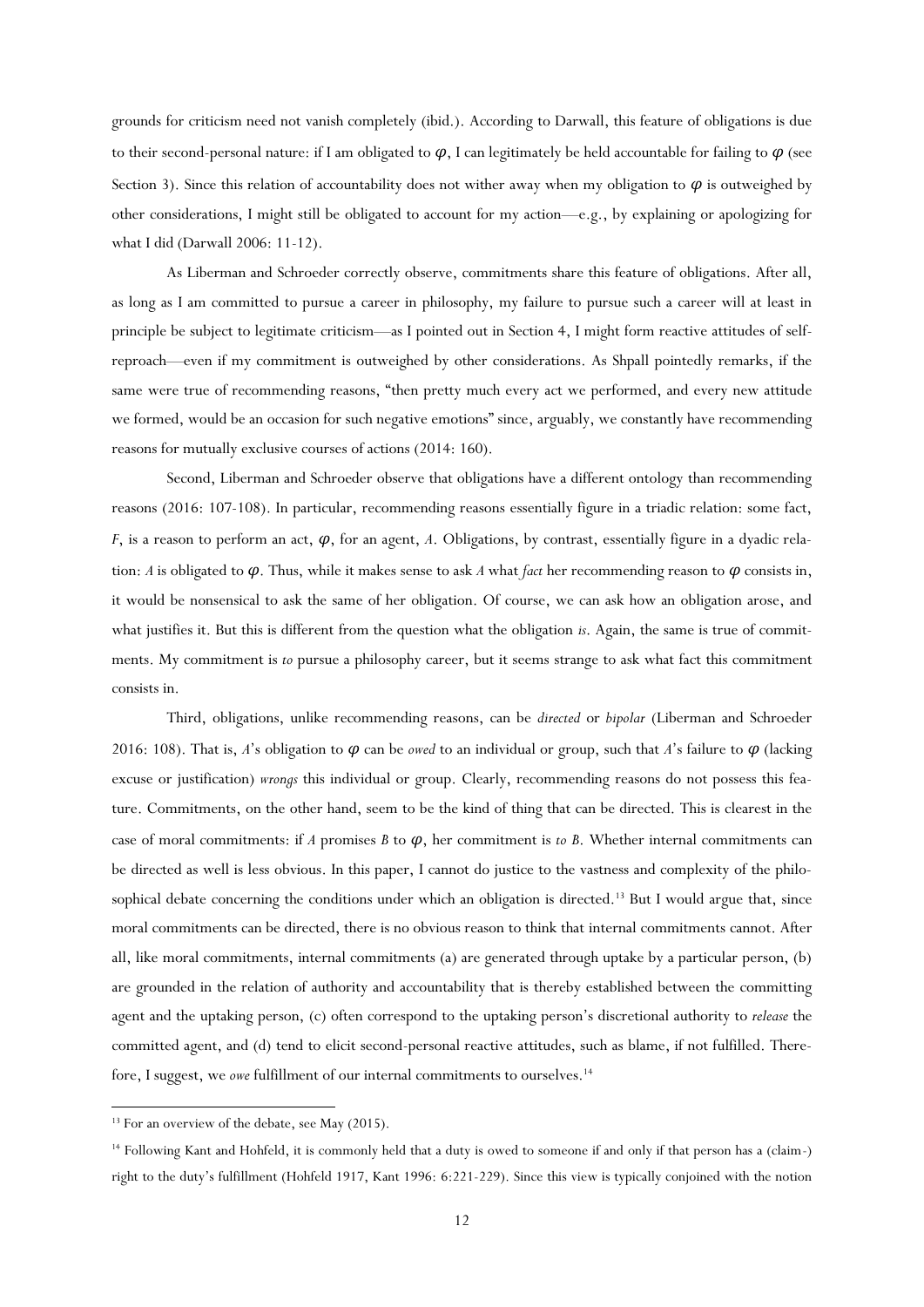We can conclude that commitments give us *pro tanto* obligations rather than recommending reasons. This has three important consequences for our understanding of commitments, which correspond to the three features of obligations that I just highlighted. First, since obligations continue to exert normative force and warrant criticism even when they are outweighed, our voluntarist reasons do not just fall by the wayside whenever they fail to make a difference as to what we have all-things-considered reason to do. Hence, Chang's remark that "there might, arguably, not be much difference in there being a reason that cannot change the valence and there being no reason at all" is not true in the case of voluntarist reasons (2013a: 184, also see Section 2). This might make Chang's claim that we can give ourselves voluntarist reasons to perform immoral actions harder to accept. I return to this topic in the next sub-section.

Second, since obligations—unlike recommending reasons—do not consist in a fact that counts in favor of an action, a further divergence from Chang's account is in order. In particular, committing to *φ* cannot be a matter of willing *some fact about φ-ing* to be a reason to *φ* (*pace* Chang 2013b: 93). But facts about *φ*-ing might still play a role in *justifying* our commitments. Ultimately, of course, the normativity of our commitments is underwritten by the normative powers of our will and thus, as I argued, by our second-personal authority. Yet, this authority is not unbounded. To the contrary, our second-personal reasons must be justifiable from within the second-person standpoint (also see Section 5.2). At this level, facts about  $\varphi$ -ing might be relevant. Moreover, facts about *φ*-ing might determine what we have to do to *fulfill* the obligation that results from our commitment to *φ*. For example, if I am committed to a career in philosophy and, as a matter of fact, a degree in philosophy is required for such a career, then I am committed to getting such a degree.

Third, since commitments give rise to second-personally grounded obligations whose fulfillment we owe to ourselves, Darwall's second-personal framework of morality accommodates *obligations to oneself*. <sup>15</sup> Rather

**.** 

that a duty corresponds to a claim-right only if it is appropriate to enforce its fulfillment, it is taken to imply that only enforceable duties can be directed (Hohfeld 1917, Kant 1996: 6:231-233). This, in turn, implies that commitments must be either enforceable or non-directed—and I certainly don't mean to suggest they are enforceable. However, while enforceability is a plausible condition for right-hood, I do not think that it is necessary for directedness. Accordingly, I do not think that there is a one-to-one correspondence between directed duties and claim-rights (cf. Cruft [2013:](https://link.springer.com/article/10.1007/s11098-017-0857-x#CR2) 204 and 209, Darwall [2013a](https://link.springer.com/article/10.1007/s11098-017-0857-x#CR6): note 10, Wenar 2013: note 24).

Another potential objection to the claim that we owe fulfilment of our commitments to ourselves is that, on Darwall's account, obligations are directed only if they involve the obligor's *individual* second-personal authority to hold the obligee accountable *personally* (as opposed to the *representative* authority of every member of the moral community to hold her accountable *impersonally*; 2013a). It may seem that I have not shown that commitments involve the former rather than the latter kind of authority. However, as Simon May notes, Darwall's account does not provide a criterion to determine which kind of authority is involved in an obligation, other than whether it is directed or not (2015: 527-528).

<sup>15</sup> The very coherence of the notion of obligations to oneself is sometimes challenged (Singer 1959: 202, cf. Kant 1996 6:417). I cannot provide a detailed discussion here. For two strong defences of the notion, see Schofield (2015) and Timmermann (2006).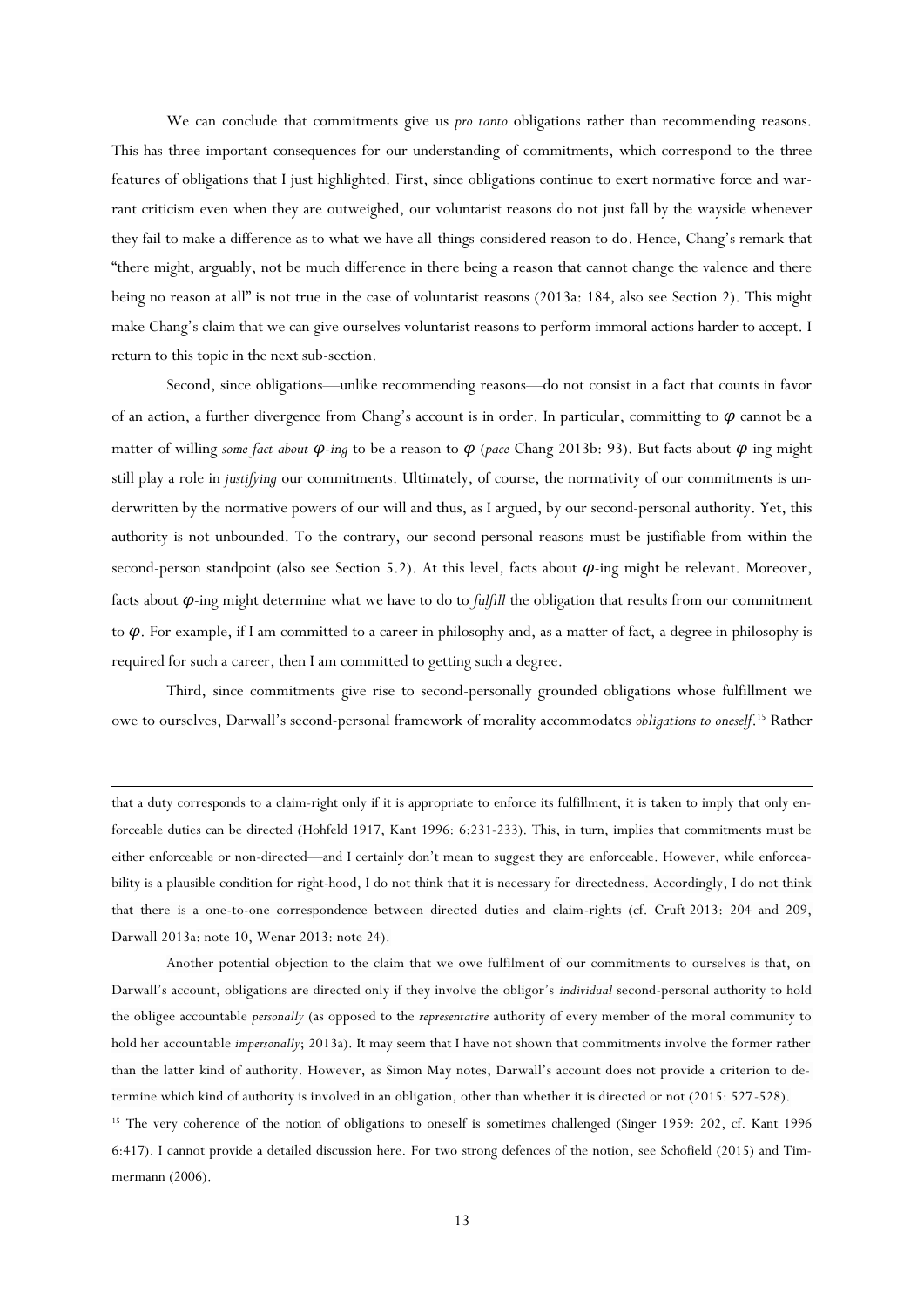than being restricted to what we owe to *each other*, then, the second-person standpoint also governs what we owe to ourselves, as a matter of self-respect.<sup>16</sup>

#### *5.2 Commitments and Morality*

 $\overline{a}$ 

Since voluntarist reasons are second-personal reasons, commitment is subject to moral constraints, Chang's remarks to the contrary notwithstanding (2013b: 108-109). More specifically, since second-personal address necessarily presupposes, as part of its normative felicity conditions, that we are morally obligated to respect each other's equal second-personal standing, some immoral actions will never be supported by voluntarist reasons.

In particular, if an action is incompatible *in principle* with the contractualist requirement to act on principles that are justifiable from within the second-person standpoint to all members of the moral community, we cannot give ourselves voluntarist reasons to perform that action. Consider, for example, the action of enslaving a person (cf. Darwall 2006: 263-268). Not only does this action fail the contractualist requirement by being unjustifiable from within the second-person standpoint. In addition, slavery—by its very nature—denies the equal second-personal authority of the enslaved and thus involves the enslaver's refusal to even *enter* the hypothetical dialogue in which a second-personal justification of her conduct vis-à-vis the enslaved would have to take place. Hence, it seems, there cannot be any second-personal reasons, including voluntarist reasons, to perform actions of enslavement. Of course, one might still *try* to commit to such an action, but the attempt will not succeed at generating a normative reason.<sup>17</sup> It follows that we do not have to rely on the priority of given reasons over vol-

<sup>&</sup>lt;sup>16</sup> One might argue that this is not a novel insight since Darwall, following Thomas Hill Jr., acknowledges that "[g]iving little weight to one's own wishes and values, by being inappropriately deferential to those of others, can be […] a failure to respect ourselves" (Darwall 2013b: 121, Hill 1973). However, as Hill explicitly notes, "[t]he duty to avoid servility is a duty to take a certain stance *towards others* and hence would be inapplicable if one were isolated on a desert island" (1973: 103, italics added). So, the relation to ourselves that underlies the duty to avoid servility does not generate any claims on us unless we also stand in certain relations to others. Hence, while this duty is in a sense self-*regarding*, it is not a clear case of a duty *owed* to ourselves. In Darwall's terminology, the duty might be based on the *representative* authority that we have over ourselves *qua* member of the moral community. And this authority merely *mediates* the claims that others make on us (2013a: 38, see previous note). (Note that, for the same reason, Darwall's insistence that accountability requires that we hold ourselves accountable from the second-person standpoint, mentioned in Section 3, does not imply that we have obligations to ourselves.) <sup>17</sup> One might object that, even if *φ*-ing is utterly incompatible with the necessary presuppositions of second-personal address, the attempt to commit to *φ* puts us under *some* normative pressure to *φ*. However, I would argue that insofar as there is such pressure, this is not because we are committed to *φ*, but because we *believe* that we are. And the normative force of this belief might in turn be explained by appeal to a wide-scope rational requirement (see note 7, cf. Broome 1999). Alternatively, one might argue that the normative force of this belief is due to a "rational commitment" (Shpall 2014: 158). This would seem to imply that these commitments are not second-personal (for otherwise they would be subject to moral constraints), making the question of how rational commitments relate to internal commitments all the more pressing (see notes 11 and 12).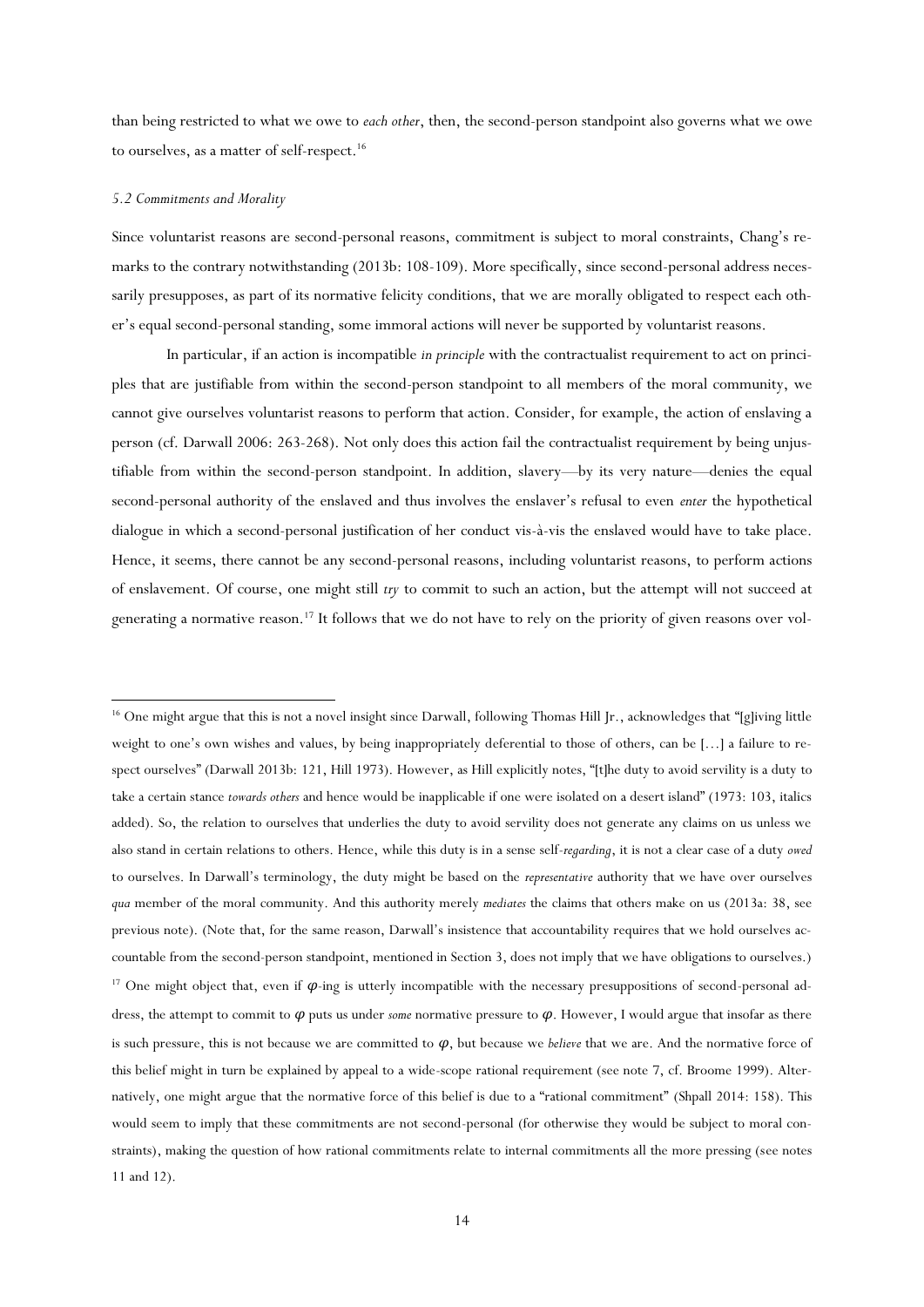untarist reasons to make sure that we will never have all-things-considered reason to perform such an action (*pace* Chang, also see Section 2).

Note that this does not rule out the possibility that we end up being committed to an immoral action. Some actions are compatible in principle with the necessary presuppositions of second-personal address. By committing to these, we obligate ourselves to perform these actions. But the resulting obligations are *pro tanto* and can be outweighed by other moral considerations. In this way, we can end up being committed to an action which—under the circumstances—is morally impermissible (cf. Shpall 2014: 167-169).

However, I suggest that the moral constraints on commitment do rule out that we will ever create a voluntarist reason which is itself *morally dubious*. Recall the case of Jane, from Section 2, who willed the fact that, as a banker, she could disappoint the hopes of poor people as a reason for her to pursue a banking career. I noted that, while becoming a banker as such might be morally permissible, Jane's reason for doing so would be morally dubious. Now, I have already said that voluntarist reasons, *qua* obligations, do not consist in facts (see Section 5.1). This prevents Jane from making the *fact* that she could disappoint poor people into a voluntarist reason. Yet, as I also noted, this does not prevent facts from playing a role in the second-personal *justification* of voluntarist reasons. The moral constraints on commitment, however, do prevent *some* facts from playing such a role. After all, a second-personal reason is valid only if it is justifiable to all members of the moral community from within the second-person standpoint. This plausibly constrains the kinds of considerations that can be invoked against, and in favor of, particular instances of second-personal address. What exactly these constraints are is an issue that I cannot discuss at length here.<sup>18</sup> But whatever they turn out to be, I expect that they will rule out invocations of considerations which—like Jane's appeal to the fact that, in banking, she could disappoint the hopes of poor people—themselves exemplify a certain disregard for persons' second-personal standing.

From the fact that commitments are subject to moral constraints in the ways I described in this subsection, it follows that voluntarist reasons do not only compete with moral reasons but *are* moral reasons. After all, if a voluntarist reason is validated by the necessary presuppositions of second-personal address, this means that the person who creates it can legitimately address it by invoking her second-personal authority. Accordingly, to recognize this reason—and to act as it directs if it goes undefeated—is a matter of respect for that person's equal second-personal standing.

# **6. Conclusion**

1

When we make a commitment, we enter a second-personal relation with ourselves. I motivated this claim by suggesting that the reflexive type of willing involved in making a commitment cannot be normatively significant unless it invokes the legitimate authority to hold someone accountable. In the case of commitments, this 'some-

<sup>&</sup>lt;sup>18</sup> On one promising proposal, a second-personal demand is legitimate only if its fulfillment would be conducive to the interests of its addresser, considered in her capacity *qua* second-personally competent being (Darwall 2006: 309-310, cf. Hill 1989: 768, Kumar 2003). This idea is structurally analogous to Rawls's notion of "primary goods" that are conducive to the interests of every citizen, *qua* free and equal moral person (1980: 525-526).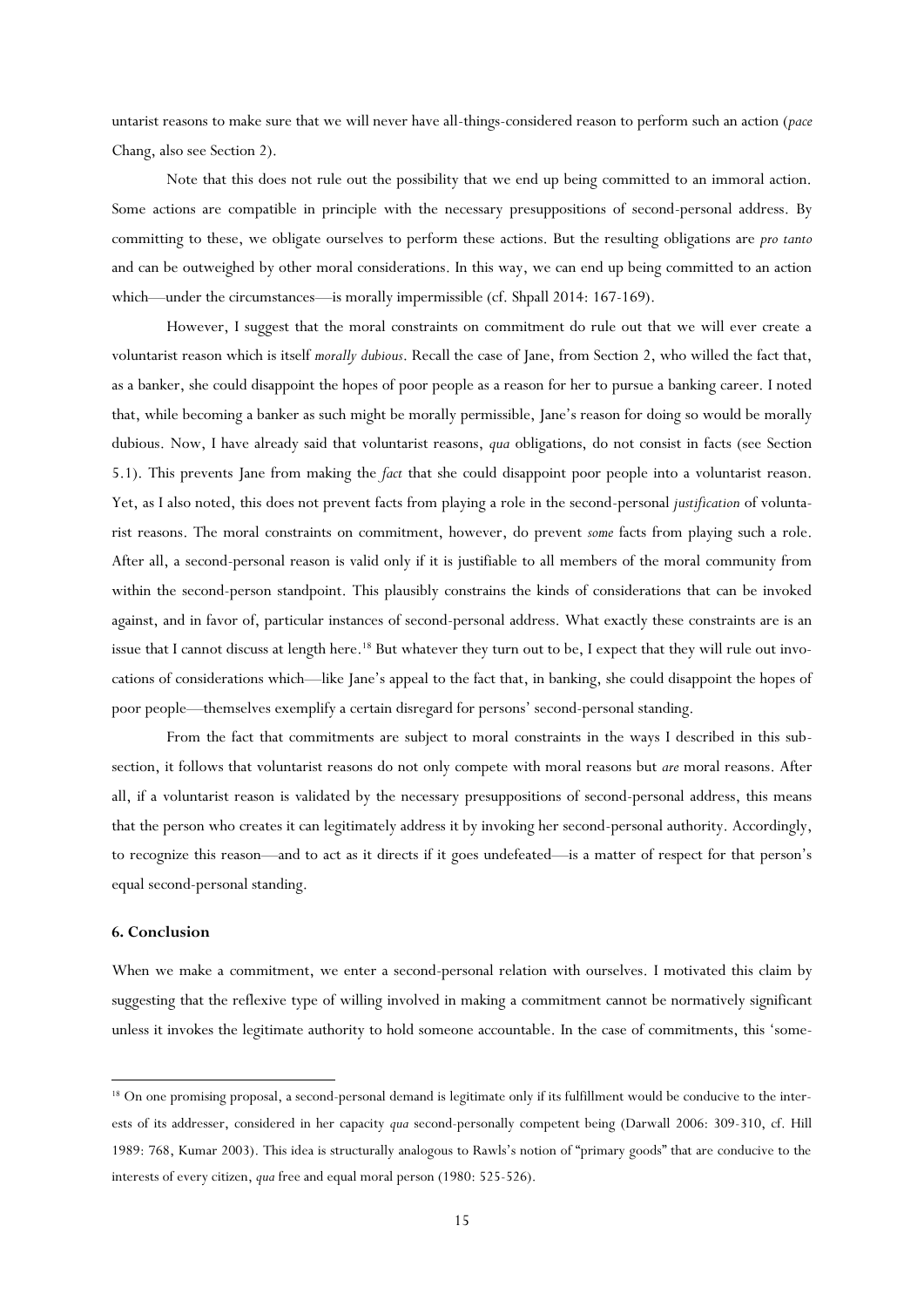one' must be the committing agent herself. Accordingly, the reasons to which our commitments give rise—our voluntarist reasons—are second-personal reasons. It follows that voluntarist reasons are subject to the moral constraints on second-personal address: they have to be justifiable to all members of the moral community from within the second-person standpoint. More positively, if these reasons are validated by the second-person standpoint, they emerge as *pro tanto* moral obligations to ourselves. In sum, then, commitment is not located outside morality, providing reasons that potentially compete with moral considerations, but placed firmly within the moral domain. Internal commitments are the intrapersonal equivalent of the moral commitments whose fulfillment we owe to others.<sup>19</sup>

# **Bibliography**

Broome, John 1999: *Normative Requirements*, in: *Ratio* 12(4), 398-419.

- Chang, Ruth 2009: *Voluntarist Reasons and the Sources of Normativity*, in: David Sobel and Steven Wall (eds.), *Reasons for Action*, Cambridge, UK, 243-271.
	- 2013a: *Grounding Practical Normativity: Going Hybrid*, in: *Philosophical Studies* 164, 163–187.
	- ⎯ 2013b: *Commitments, Reasons, and the Will*, in: Russ Schafer-Landau (ed.), *Oxford Studies in Metaethics: Volume 8*, Oxford, 74-113.
	- ⎯ 2015: *Transformative Choices*, in: *Res Publica* 92(2), 237-282.
- Cruft, Rowan 2013: *Why is it Disrespectful to Violate Rights?*, in: *Proceedings of the Aristotelian Society* 113(2), 201– 224.

Darwall, Stephen 2006: *The Second-Person Standpoint: Morality, Respect, and Accountability*, Cambridge, MA.

- ⎯ 2007: *Reply to Korsgaard, Wallace, and Watson*, in: *Ethics* 118(1), 52–69.
- ⎯ 2013a: *Bipolar Obligations*, in: *Morality, Authority, and Law: Essays in Second*-*Personal Ethics I*, Oxford, 20- 39.
- ⎯ 2013b: *The Value of Autonomy and Autonomy of the Will*, in: *Morality, Authority, and Law: Essays in Second*-*Personal Ethics I*, Oxford, 114-131.
- Haase, Matthias 2014: *For Oneself and Toward Another: The Puzzle about Recogition*, in: *Philosophical Topics* 42(1), 114-152.
- Hill, Thomas E. Jr 1973: *Servility and Self-Respect*, in: *The Monist* 57(1), 87-104.
	- ⎯ 1989: *Kantian Constructivism in Ethics*, in: *Ethics* 99, 752-770.

1

Hohfeld, Wesley N 1917: *Fundamental Legal Conceptions as Applied in Judicial Reasoning*, in: *The Yale Law Journal* 26(8), 710-770.

Kant, Immanuel 1996: *The Cambridge Edition of the Works of Immanuel Kant: Practical Philosophy*, Mary Gregor (ed.

<sup>&</sup>lt;sup>19</sup> For detailed comments on previous drafts of this paper, I am indebted to Sarah Broadie, Ruth Chang, Stephen Darwall, Theron Pummer, Ben Sachs, Justin Snedegar, Jens Timmermann, and an anonymous reviewer. For feedback on material covered in this paper, I would also like to thank audiences at the Dublin Graduate Philosophy Conference 2016, the Gothenburg Responsibility Conference 2016, and the St Andrews Philosophy Graduate Research Seminar.